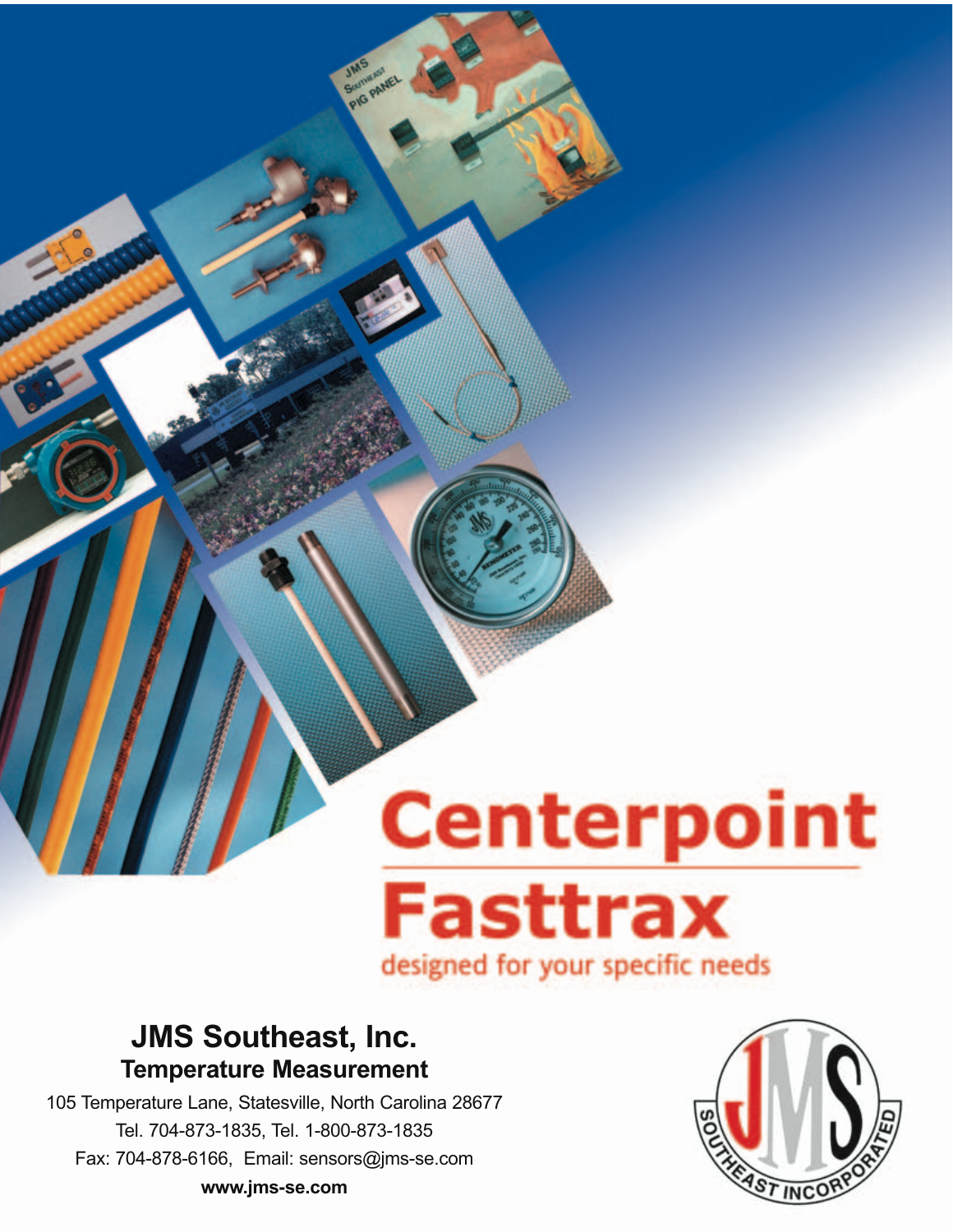## MS Centerpoint

Flexible multipoint thermocouples for process reactors



## **DESIGN**

- *• CenterPoint MI cables are 0.070" thick, double-wall design*
- *• First wall is 0.035" overlapping second wall of 0.035"*
- *• Second wall acts as a flexible protective Thermowell wrapped around a flexible heavy walled thermocouple*
- *• Single CenterPoint MI cable can house 16 points of temperature indication, greatest in the industry*
- *• CenterPoint sheath materials are available in all standard thermocouple materials*
- *• Thermocouples are available in any calibration*
- *• A single CenterPoint assembly can be designed for complete coverage of a single catalyst bed*

**Each CenterPoint assembly is custom designed to meet the specification of the Process Licensor, Engineering Company and End User**

## **CONSTRUCTION**

*• Double wall construction allows the MI cable to be welded to the flange face without damage to the cable caused by localized heat buildup during the welding procedure*

PRESSURE GAUGE

**BLEED VALVE** 

- *• Drawing and Annealing sheath material provides a flexible housing for the thermocouples*
- *• Restricting process flow (should the sheath integrity become breached) is tightly packed Magnesium Oxide insulation*
- *• No special tools necessary for making long bends*
- *• Tubing benders required for tight radius bends*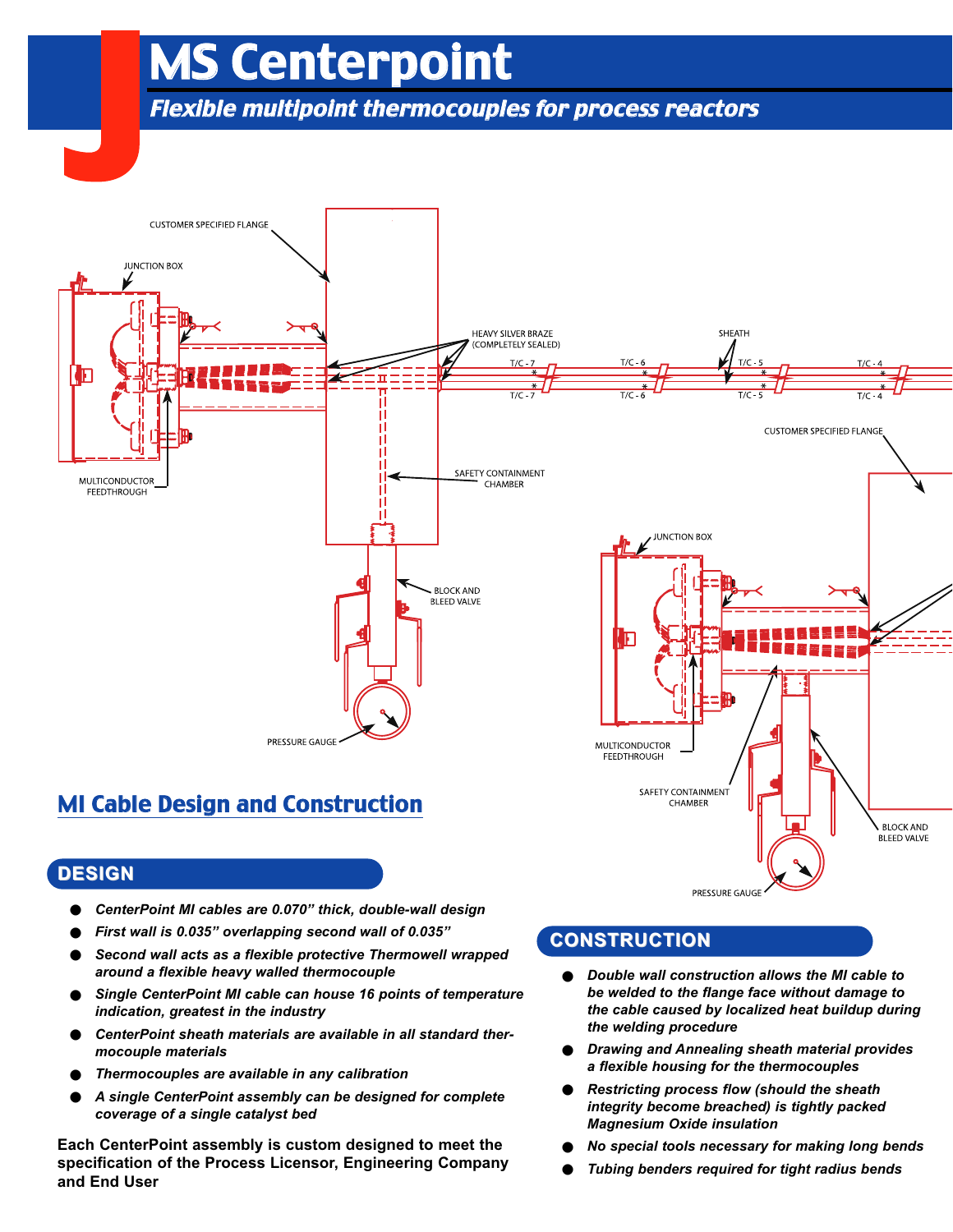#### **COLD END DESIGN**

- *• Pressure gauge directly tied to a flange penetration, safety containment chamber ( or both) creating primary (and secondary) safety systems*
- *• Eliminates the need for additional welded or flanged safety chamber*
- *• Reduced flange face penetrations maintains flange integrity*
- *• Double block and bleed valve designed to bleed off trapped hydrogen or process fluids*
- *• Each junction is equipped with a 8,000 psi pressure fitting,*
- *• All welds are full penetration welds*

**CenterPoint provides optional secondary containment chambers available to meet the design needs and specifications of the customer**



#### **DIAGNOSTIC SYSTEMS**

- *• Is process flow distribution a problem?*
- *• Are quench zones working properly?*
- *• Are new distribution trays necessary?*
- *• Is process channeling occurring?*
- *• Does the reactor exhibit areas of localized catalyst coking?*
- *• Are heat related problems causing out-of-specification products?*

#### **SAFETY BENEFITS**

- *• Rapid Speed of Response time: Real time temperature measurements*
- *• Eliminates temperature excursions*
- *• Radial spread determines "hotspot" locations near reactor walls*
- *• Reduce/ replace many reactor skin thermocouples*
- *• Can be tied into the EMS system*
- *• Redundancy A duplicate sheath can be installed alongside the original at time of installation*

**Can put as many temperature sensors into the reactor bed at any discreet point location in the catalyst bed where you want "real-time" temperature indication.**

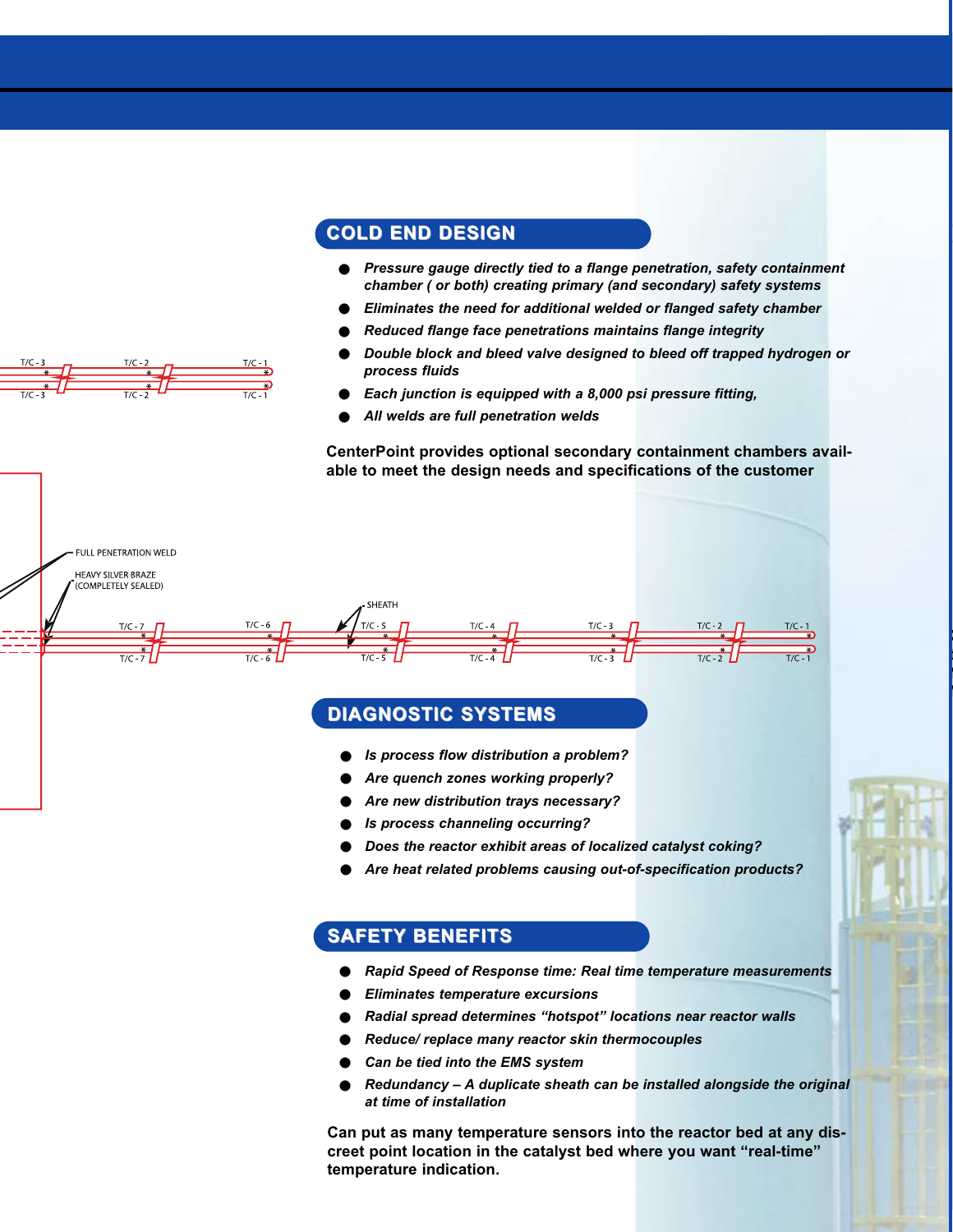## PROCESS LICENSORS

**— Reduced number of nozzles and size — Reduces cost of manufacturing — Reduced number of penetrations — Less Exposure risks**

**— Increased structural integrity of reactor**

**—For a 1" nozzle: up to 48 temperature indication points**

**— Enhanced operational information and process control of unit** 

**— Eliminates large bundles of Thermocouple cables and pathways for process flow that they can create**

## ENGINEERING COMPANIES

**— Reduced number of nozzles**

**— Reduces cost of thermometry and maintenance platforms**

**— Locate nozzles on one side of reactor for ease of design and maintenance**

> **— Reduced cost compared to other flexible thermocouple technology**

**— Increased number of temperature points**

**— Reduced installation cost**

**— Eliminates expensive cranes used to install pipewells**

**— Reduced number of MI cable reduces assembly cost**

## END USERS

**— Reduces the overall cost of building**

**— Often times can install 3 times as many TI points for the same cost as using traditional thermometry**

**— Ease of catalyst loading and unloading, system stays in place and will not interfere with dense loader**

**— No removal / replacement of horizontal pipewells when loading catalyst**

**— Will not create a "shadow" side on back of pipewell when loading catalyst**

## **PROCESS BENEFITS**

- *• Greater process control*
- *• Increased productivity on conversion reactors*
- *• Flow distribution monitoring*
- *• Creating a complete horizontal and vertical temperature profile*
- *• Determining any process channeling*
- *• Eliminating "blind spots"*
- *• Eliminates low pressure areas around pipewells*
- *• "Mirror image" thermocouple pattern creates a complete horizontal and vertical temperature profile*
- *• Help determine the necessity of new reactor internals (i.e. distribution trays, quench zones)*
- *• Monitoring optimum regeneration on naphtha reforming catalyst*
- *• Finding localized "hotspots" in the catalyst bed*
- *• Monitoring catalyst temperature during critical Startup Procedures*

**Greater temperature control means increased production on conversion units such as Hydrocrackers, Naphtha Reformers, Dewaxing Units and Styrene Monomer Units**

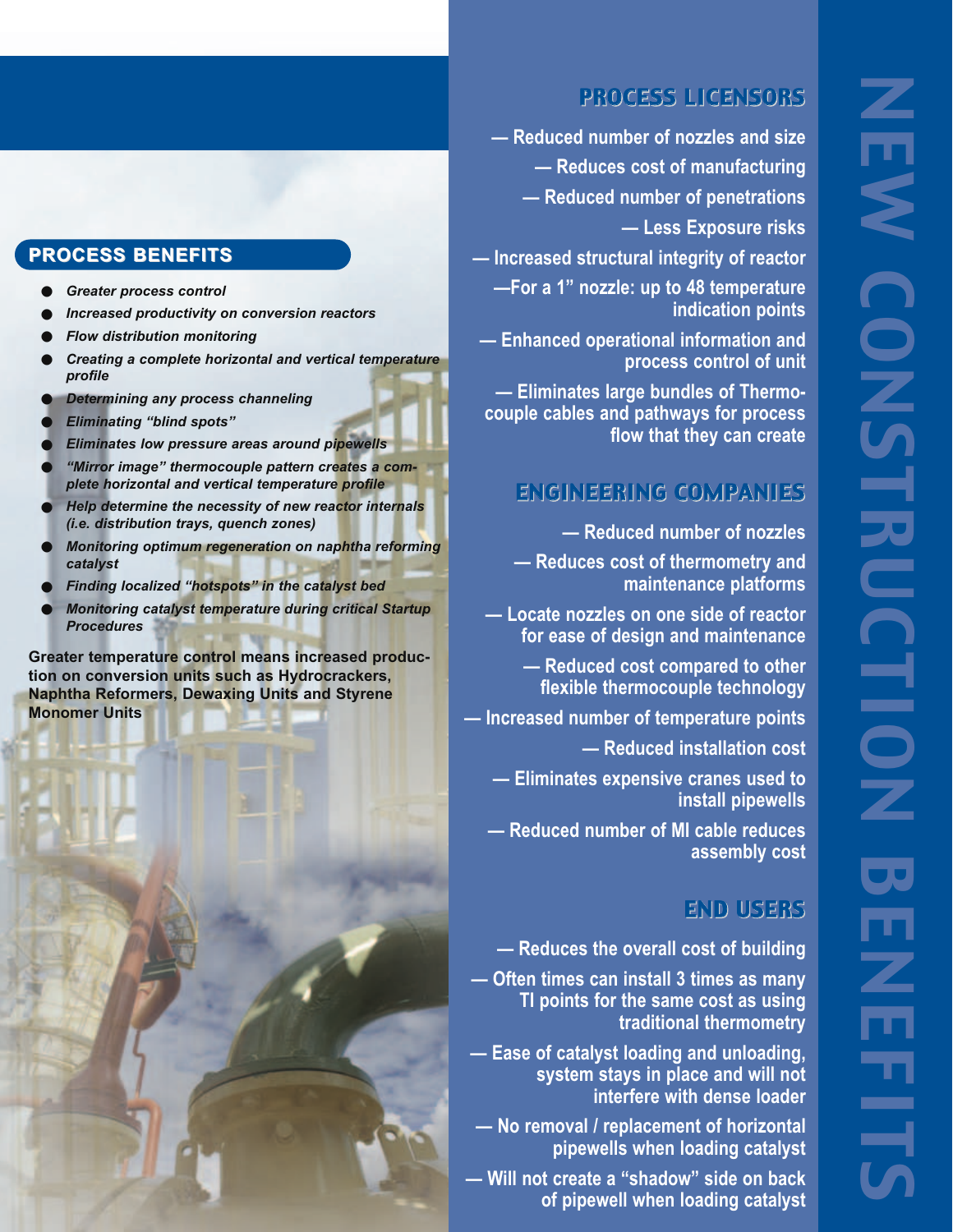## MS Fasttrax

## High accuracy removable Tube Skin Thermocouples

## J J **DESIGN** *• Anti-slip cotter pin design* COLD-END *• Low profile heat shield* PER CUSTOMER *• Heavy-walled sheath* SPECIFICATION *• Available in wrap-around design and parallel designs • Available with S-Loops or expansion coils* Ω **CUSTOMER PIPE**

### **APPLICATIONS**

- *• Single or dual fired furnace tubes*
- *• Top, side, or bottom fired furnace tubes*
- *• Boiler tubes in power plants*
- *• Catalyst Tubes/Tube Sheath Reactors (i.e. Steam Methane Reformers, Polygas Units, Acrylic Acid Units)*
- *• Steam Tracing Lines*
- *• Coker Units*
- *• External Skin Temperature for Hydroprocessing units (i.e. Hydrocracking,Hydrotreating Reactors)*

## **INSTALLATION**

- *• Installation or supervision available through JMS*
- *• Supervision recommended*
- *• E&I Tech can replace Fasttrax probe using only a ladder and a pair of pliers*

## **LOW-COST REPLACEMENT -COST REPLACEMENT**

- *• Install Hardware ONE TIME*
- *• No need to scaffold furnace*
- *• No grinding off existing TSTC*
- *• No grinding down to base metal for welding (causes additional tube thinning*
- *• No welders necessary*
- *• No moving Tubeskin TC out of the initial zone you want to measure because you cannot weld near last Tubeskin TC*

**CUSTOMER TO USE TACK OR FILLET WELD FOR INSTALLATION** 

## **HIGH RELIABILITY**

- *• Fully protected probe*
- *• S-Loops keep thermocouple sheath hidden and out of flame*
- *• Clips placed on tube help hold thermocouple in place while process acts as a heat sink*
- *• Wire contact will NOT slip from contact point due to JMS cotter pin design*
- *• Safety*
- *• Measure tube temperature, not process temperature*
- *• Recognize tube wear and tube thinning*
- *• Small offset allows you to push process furnace without sacrificing safety*
- *• Highly accurate for safety*

### **HIGH ACCURACY**

- *• High accuracy direct contact with tube surface*
- *• Bare wire is the standard by which all tube skin thermocouples are tested for accuracy*
- *• Low profile heat shield*
- *• Reduces effects of radiant heat on thermocouple*

*• Re-order ONLY the replaceable probe*